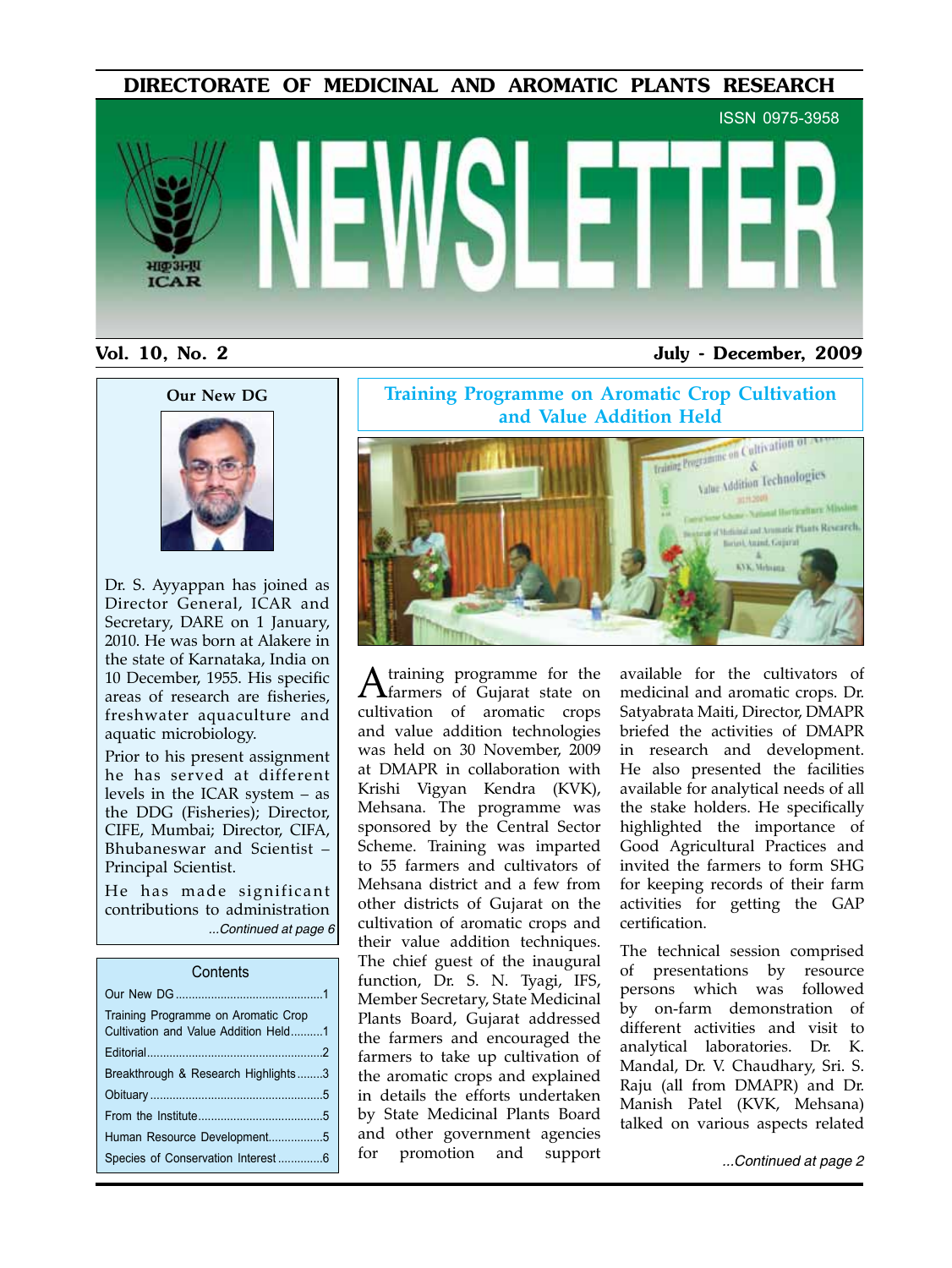# **Editorial**

### *Health is Wealth*

*Everywhere you walk in nature, you are surrounded by medicinal plants growing uncared. Some plants among them are great edible, supply nutrients as well as strengthen our different VITAL systems to protect from various ailments. Some of the medicinal species are also having mosquito and other insect repellents activity. It is truly astonishing that how many useful medicinal plants are pulled out or poisoned or destroyed in our gardens everyday throughout the world. If a little care is taken, so many of those could go to better use. The year going to begin tomorrow has been declared by United Nations as International year of Bio-diversity. There will be lot of celebrations and awareness meetings and discussions worldwide to remind once again that we are an integral part of nature; our fate is tightly linked with biodiversity, the huge variety of other animals and plants, the places we live and our surrounding environments, all over the world.* 

*We inescapably depend on this diversity for our food, fuel, medicine and other essentials and simply cannot think of living without it. Yet this rich diversity is being lost at a greatly accelerated rate because of more and more human activities in the name of growth, full of greed. If this rate continues, we all will be ruined sooner or little later and the signal of such growing threat is the climate change. People all over the world are working to safeguard this irreplaceable natural wealth and reduce biodiversity*  loss. This is absolutely important for current and future *human wellbeing. We need to do more. Now is the time to act.* 

*I find urban Indian landscape is changing first and also urbanization in small town and its adjoining village areas is spreading at faster pace. A new ruthless group has emerged named "Developer" who are actively encroaching the cultivated land in the plea of developing housing complexes. Law exists: that conversion of agricultural land for non agricultural use requires approval from the authority. But such approvals are very liberally given. Net result is huge biodiversity loss. We should have now a strict national plan of urban expansion and target of having green area surrounding the city or town in proportion to the requirement of human for their well being.* 

*A humble beginning must be initiated in the International year of biodiversity to grow at least two trees in the backyard of every household and it should be linked with the approval of house planning by the town or city planning division.* 

*Following comprehensive re-vegetation and vegetation protection programs can be made mandatory under these circumstances:*

- *• Tree Scheme - Providing native seedlings for revegetation to landholders at low cost.*
- *• Seed Collection for revegetation*
- *• Tree For Life - Training for community volunteers and landholders annually*
- *• Direct Seeding - Broadscale revegetation of cleared land across the state*
- *• Carbon Neutral – Biodiversity plantings for carbon offsets*

*Regeneration and vegetation programme linking with Medicinal plant gardening is a wonderful way to begin incorporating permaculture into our life. Growing useful medicinal plants allows us to experiment with small-scale sustainable gardening methods while helping us to learn how to create our own home remedies. We can grow herbs to use towards treating basic ailments (primary health care) to maintain our family's health while cutting ever-growing health care costs. It is also easy to successfully practice medicinal plant gardening whether you have a large front or back yard or just a couple of large pots to work with. A careful selection of plant species would take care of most of our common diseases.*

*I therefore, call upon all the citizens of India to ponder upon the issues flagged by me in the above paras and let us act upon these to realize the slogan "health is wealth" without loosing further time.* 

*Jai Hind!*

Satyabrata Maiti

#### *...Continued from page 1*

to trade, cultivation of aromatic crops and value addition of essential oil. After the technical session, farmers were briefed about the analysis of essential oils and facilities available at the institute for testing. A practical demonstration on extraction of essential oil in the pilot plant was also arranged for educating the farmers on all the aspects of essential oil extraction and down stream processing. The programme ended with concluding remarks and feedbacks from farmers.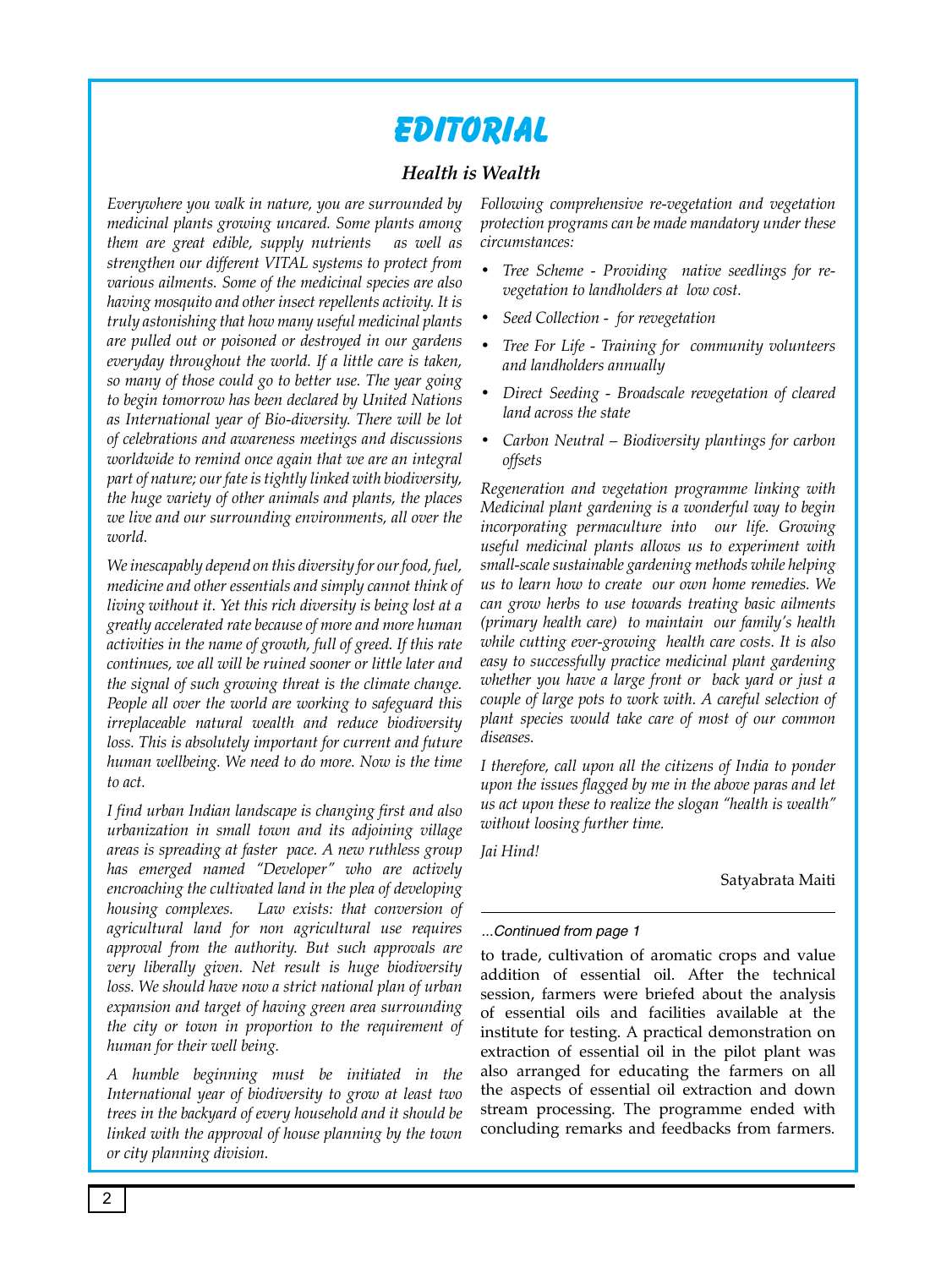# **Breakthrough & Research Highlights**

#### *In vitro* **propagation of jyotishmati**

J yotishmati *(Celastrus paniculatus)* is an important medicinal plant. Its seeds are medicinally important for its emetic, diphroetic and nervine properties and are used for the improvement of memory. It is also used for the treatment of sores, ulcers, rheumatism and gout. Besides, the seeds contain oil which is used to treat the scabies, rheumatic pains, eczema and paralysis. The oil is also having the tranquilising effect and used to treat mental depression and hysteria. Large-scale collections from the natural habitat coupled with poor seed germination made this plant vulnerable in Kerala and at lower risk to near threatened in Karnataka and Tamilnadu. Therefore, a micropropagation



method has been developed at DMAPR for its large scale multiplication.

*In vitro* morphogenesis via organogenesis was achieved on callus cultures derived from immature zygotic embryos (35 days after flowering) in half-strength MS medium supplemented with BAP, 2-ip, zeatin and IAA. The medium containing BA (0.1-0.5 mg/1),

NAA (2.0-3.0 mg/1) and Dicamba (0.5-1.0 ing/l) produced best callus growth after 4 weeks of incubation. Subsequently, the calli differentiated into green nodular structures which developed into dark green shoot buds in the 1/2 MS media supplemented with BAP (0.1-0.5 mg/1), zeatin (1.0- 2.0 mg/1) and IAA (0.01-0.1 mg/1) grown under 16-h photoperiod. Rooting was achieved on medium containing 0.10-0.25 mg/1 IAA/IBA. The study is the first report of the micro-propagation success in this species which may open the new avenues for mass multiplication of this species. Moreover, the present procedure would provide an effective strategy for the conservation and building up of nuclear base populations of this widely exploited species.

#### **A new procumbent plant type in ashwagandha**



Ashwagandha (*Withania somnifera*) is an important herb in the ayurvedic and indigenous systems of medicines. Over the past 3000 years the plant has been used as an antioxidant, adaptogen, aphrodisiac, liver tonic, anti-inflammatory, astringent and more recently to treat ulcers, bacterial infections, venom toxins and senile dementia. It is commercially cultivated in the western Madhya Pradesh as late kharif crop. Increased demand has resulted its cultivation in non-traditional areas as well.

Two high yielding varieties have been released. However, distinct phenotypic markers are not spectacular. Hence, identification of stable phenotypic markers and their fixing to develop varieties have been targeted.

It is an erect branching shrub belonging to family solanaceae. The cultivated ashwagandha plants attain 30–60 cm height while natural population is found to reach 90–120 cm height. A procumbent (spreading) plant type with 25–30 cm height is identified at DMAPR, Anand. It has 5–7 primary branches and 7-9 secondary branches. Both primary and secondary branches grow horizontally on the soil like trailing plants. Main stem also bent down at 15-20 cm height. The plant has a canopy diameter of 40-45 cm with normal flower and fruit setting.

The plant was isolated from 150 single open-pollinated plants of cultivar JA134 during 2007.

Subsequently, it was purified by selfing and grown in progeny rows. The stabilised procumbent plant type (DWS 6) is being maintained at DMAPR. Such plant type would be useful as distinct plant type in DUS descriptor.

#### **Reproductive behaviour of Asoka**

Asoka (*Saraca asoca*) is a medicinal tree whose bark is used for several ayurvedic preparations. Variability between the accessions collected from different locations have been observed. However, transferring the beneficial traits needs prebreeding studies like reproductive behaviour of the species. At Trichur, flowering, pod– and seed–setting were noted over the year to identify best time for breeding work. Trees produced the maximum number of inflorescence during February while minimum in September. The number of flowers per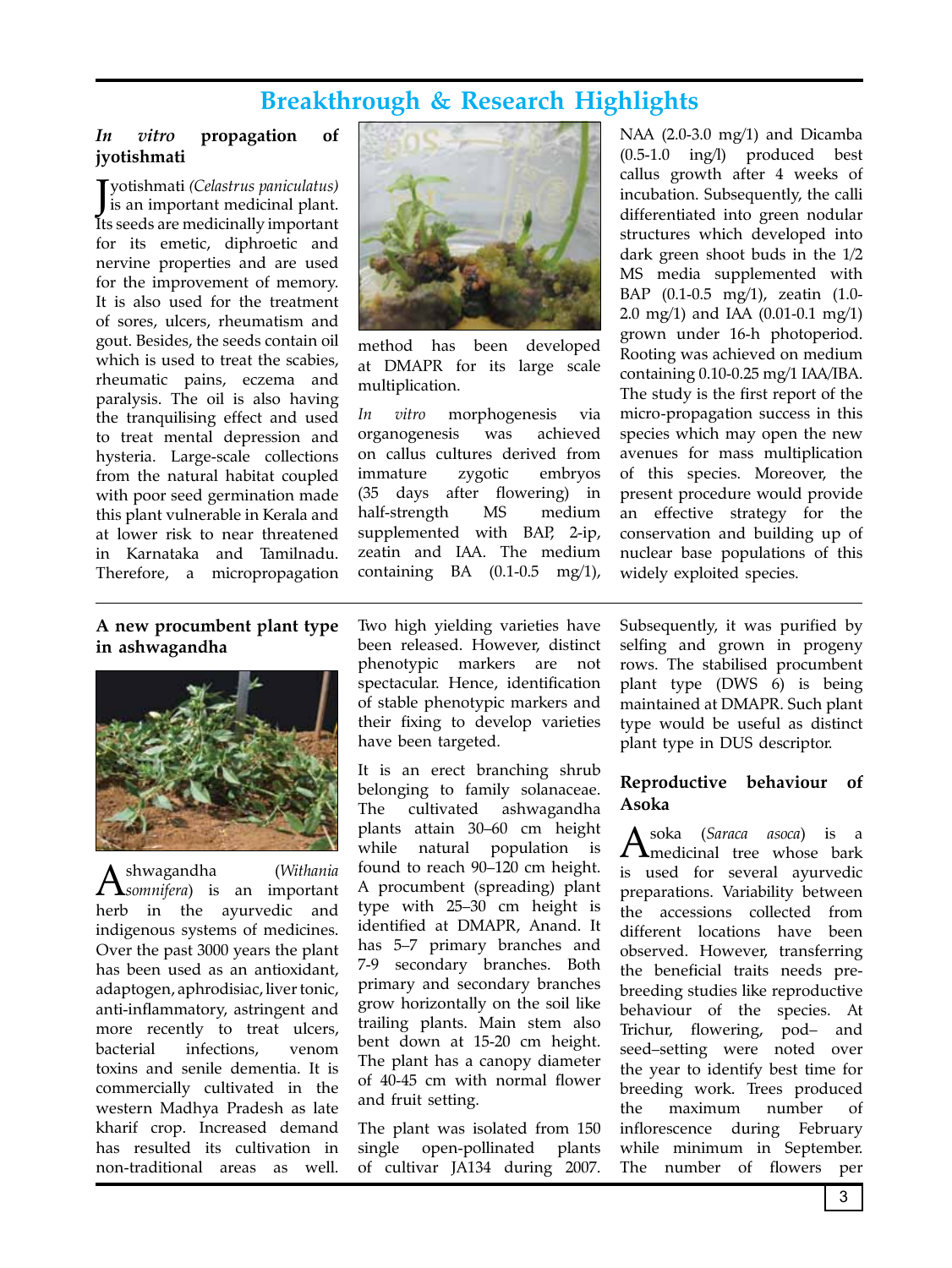inflorescence followed a similar trend producing more flowers in February and March while least flowers in the month of September and October. Maximum pods per tree were observed in May followed by June. Seeds per pod recorded maximum number in March and April. Duration of bud to pod required 132 days in September while 136 days in December. Higher temperature had a positive correlation with number of inflorescence per tree, flower per inflorescence and pods per plant. Flower length and breadth, pod length and seed size showed a positive association with sunshine hours. Rainfall and relative humidity showed a negative influence in flower length, its breadth, pod length and seed size. Relative humidity had a negative influence on number of pods per tree.

#### **Chemical fingerprint of Aloe species**



1 *= A. vera,* 2 *= A. perryi,*  3 *= A. chinensis,* 4 *= A. rupestris,*  5 *= A. ciliaris,* 6 = Aloin

 $A<sup>loc</sup>$  is the source for two  $$ gel and aloin. Aloe gel is used for cosmetic purposes while aloin has medicinal applications. Among over 300 different *Aloe* species, two (*A. vera* and *A. ferox*) are commercially utilised for aloin extraction. Hence, HPTLC fingerprinting of exudates from five species – *A. vera, A. perryi, A. chinensis, A. rupestris* and *A. ciliaris*  was done at DMAPR to identify if aloin was presnt in these. Three different solvent systems containing ethyl acetate, methanol, formic acid, chloroform, water

in different combinations and proportions were tried to develop best resolved fingerprints. Among these, a mixture of chloroform, methanol and water (6.5:2.5:0.2) was selected for best separation of the chemical constituents. There were 6 bands in *A. vera*, 8 bands in *A. perryi*, 9 bands in *A. chinensis*, 7 bands in *A. rupestris* and 8 bands in *A. ciliaris*. However, aloin-A specific band was observedin *A. vera* and *A. perryi* only. Even, its concentration was also lower in *A. perryi* compared to *A. vera*.

#### **Performance of brahmi under shades**

Brahmi (*Centella asiatica*) is valued for its memory enhancing power. Under natural population it is found to grow as under shrub at moist and humid areas. Hence, at DMAPR, performance of the elite genotype (INGR 08105) was compared with respect to Anand local under different shade levels. The genotypes were grown at 75%, 50%, 25% of shades and under open conditions. The elite line was superior in terms of herbage and asiatocoside yields, irrespective of the shade levels. Plant height, runner length, leaf area, pedicel length and pedicel diameter significantly increased in higher shade levels. However more leaves were produced in the open conditions. Fresh herbage yield was not significantly influenced by the different shade levels. However, dry matter content was more in decreasing shade levels and it was highest in the open conditions in both the genotypes. Consequently, dry herbage yield was also higher in the open conditions. Genotypic difference was observed in the case of asiaticoside content under different shade levels. Asiaticoside content showed decreasing trend in increased shade level in the case of the elite genotype, however, in the local type, the trend was in the reverse order and it was highest in 75% shade level. However, asiaticoside yield was more in the open condition in both the genotypes which was due to the higher herbage yield in the open condition.

#### **Variation in essential oil content of sweet worm wood**

Sweet worm wood' or<br>Cinghao' (Artemisia 'Qinghao' (*Artemisia annua*) belonging to the family Asteraceae is an aromatic herb with high potential value of essential oil and artemisinin, an antimalarial compound. The essential oil of this plant has wide usages in perfumery, cosmetics and aromatherapy. The oil content is reported to range from 0.02–0.49% (fresh weight basis). Looking into the market demand of essential oil, feasibility study of its production in Gujarat conditions was initiated at DMAPR. The crop was sown in December on the raised nursery bed and the seedlings were transplanted in the main field in February. Crop was harvested at four phenological stages *viz.* vegetative (May, 2009), pre-bloom (September, 2009), full Bloom (October, 2009) and post-bloom (November, 2009). Essential oil was extracted by hydro distillation. It was observed that oil content was highest during full bloom (0.76%) followed by post bloom (0.59%). However, herbage contained less than half oil during other two stages – 0.28% during pre-bloom and 0.24% at vegetative phase.

First issue of Open Access Journal of Medicinal and Aromatic Plants is published. Access it free at www.ojs.oksociety.in/ index.php/oajmap/issue/ current.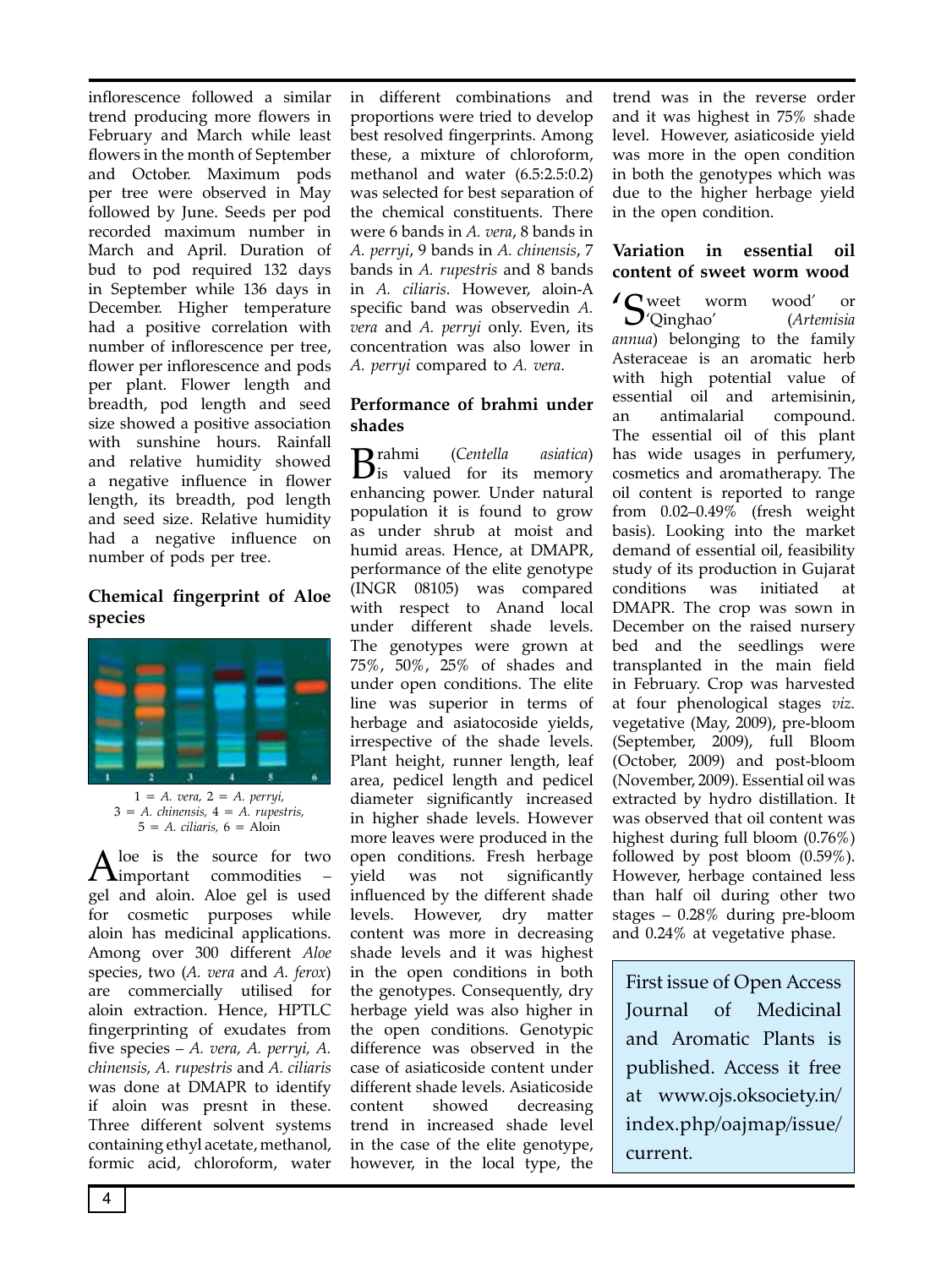#### **Obituary**



**Committee meeting**

N o r m a n E a r n e s t Borlaug was born in a farm near Cresco, Iowa in 1914. He received BS degree in Forestry and<br>MS under under

Plant Pathology from University of Minnesota. He was conferred PhD

The  $20<sup>th</sup>$  IMC meeting was **1** held on 30 December, 2009 at DMAPR under the chairmanship of Dr. S. Maiti, Director, DMAPR. At the out set chairman welcomed all the members – Dr. A.M. Sheikh, Dean, Faculty of Agriculture, AAU, Anand; Dr. D. V. Bharot, Dy. Director Horticulture, Gandhinagar; Dr. Guru Raja Rao, J.D., CSSRI(RS), Bharuch; Dr. R. S. Kurothe, Head, CSWRTI(RC), Vasad; Dr. Vipin Chaudhary, Sr. Sceintist, DMAPR; Sh. Mangal Singh, AFAO, DMAPR and Sh. R. T. Thakar, AAO, DMAPR. He then presented a brief report of the progress made by the institute. Sh. Thakar presented ATR of the last meeting. Committee members discussed about different agenda items of the meeting and reviewed the various research and developmental activities of

in 1942. In 1944 Dr. Borlaug joined a Rockefeller Foundation programme for co-operative wheat production in Mexico. He initiated breeding after 'personally talking to each plant'. His 'shuttle breeding' programme resulted high yielding, short duration, disease resistant wheat. During 1963 Dr. Borlaug visited India, saw the fields and provided a range of breeding materials. The seed of Green Revolution was sown which ultimately converted India from a 'country with begging bowl' to self sufficient

# **From the Institute**

**Institute Management**  the institute. The meeting ended with the vote of thanks to the Chair.

#### **Annual Day celebrated**

 $\sum_{n=1}^{\infty}$  24 November, 2009 the institute observed Annual Day coinciding with its foundation day. Members of the DMAPR family consisting of staff from all categories took part in a function arranged to commemorate the occasion. The function was also attended by the members from other ICAR institutes from Baroda, Godhra, Vasad and AAU, Anand. Dr. Satyabrata Maiti, Director of the institute presided over the function. He narrated the progress made by the institute in recent years even with its minimum manpower. Sh. R.N Joshi, Collector and District Magistrate of Anand graced the occasion as chief guest. He congratulated all the staff members and wished

in food grain production. Similar model was replicated in other parts of the globe too. Borlaug's applied scientific work bestowed him Nobel Peace Prize in 1970. He was also a recipient of the India's second highest civilian honour, Padma Vibhushan in 2000. "Father of Green revolution" Norman Borlaug, died of cancer on 12 September 2009. May his soul rest in eternal peace while his caution "don't relax, pathogen does not sleep" be our guiding force to make his dream "free the world of hunger" true.

that the institute would grow further to meet the expectations of the mass.

#### **Distinguished Visitors**

- Prof. P. Das, Former ICAR National Professor on 20.7.2009
- Dr. K. A. Singh, Director, IGFRI, Jhansi on 3.8.2009
- Sh. Ananth Kumar, Ex. Cabinet Minister, Government of India on 10.8.2009
- Sh. A.M. Diwakar, Chairman, AIIMS Engineering College, Bangalore on 10.8.2009
- Dr. S. N. Tyagi, Member Secretary, SMPB, Gandhinagar on 5.9.2009
- Sh. R. N. Joshi, IAS, Collector and District Magistrate, Anand on 24.11.2009
- Dr. A. K. Srivastava, Director, NDRI, Karnal on 11.12.2009

| <b>Name</b>                                              | <b>Details</b>                                                                                                                               | <b>Date</b>                          |
|----------------------------------------------------------|----------------------------------------------------------------------------------------------------------------------------------------------|--------------------------------------|
| Dr. M. V. Kawale, RA                                     | Hands on training on standardized<br>protocols of pharmacognostic study for the<br>characterization of medicinal plants at NBRI,<br>Lucknow. | 29 August $-4$<br>September, 2009    |
| Dr. P. Manivel, Principal Scientist<br>(Plant Breeding)  | Data mining and GIS for decision support<br>in agriculture at Indian Institute of<br>Management, Lucknow                                     | $31$ August $-11$<br>September, 2009 |
| N. S. Rao, Scientist (SS)<br><b>Computer Application</b> | Decision making in agriculture using data<br>mining at NCAP, New Delhi on                                                                    | $27$ October – 16<br>November, 2009  |

### **Human Resource Development**